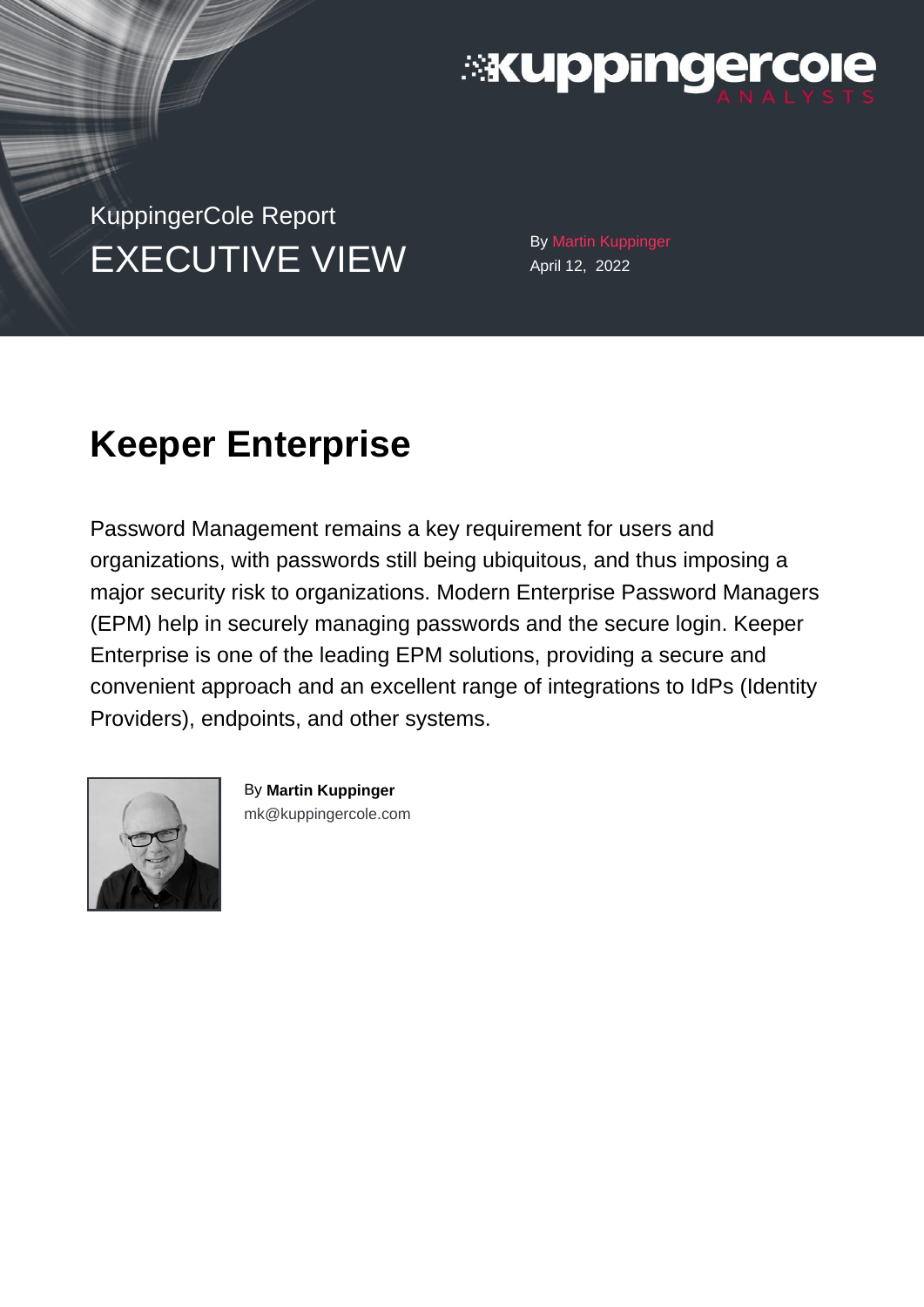

## **Content**

| 2 Product Description (and the contract of the contract of the contract of the contract of the contract of the |  |
|----------------------------------------------------------------------------------------------------------------|--|
|                                                                                                                |  |
|                                                                                                                |  |
| Content of Figures (Allerman Alexander Alexander Alexander Alexander Alexander Alexander Alexander Alexander A |  |
|                                                                                                                |  |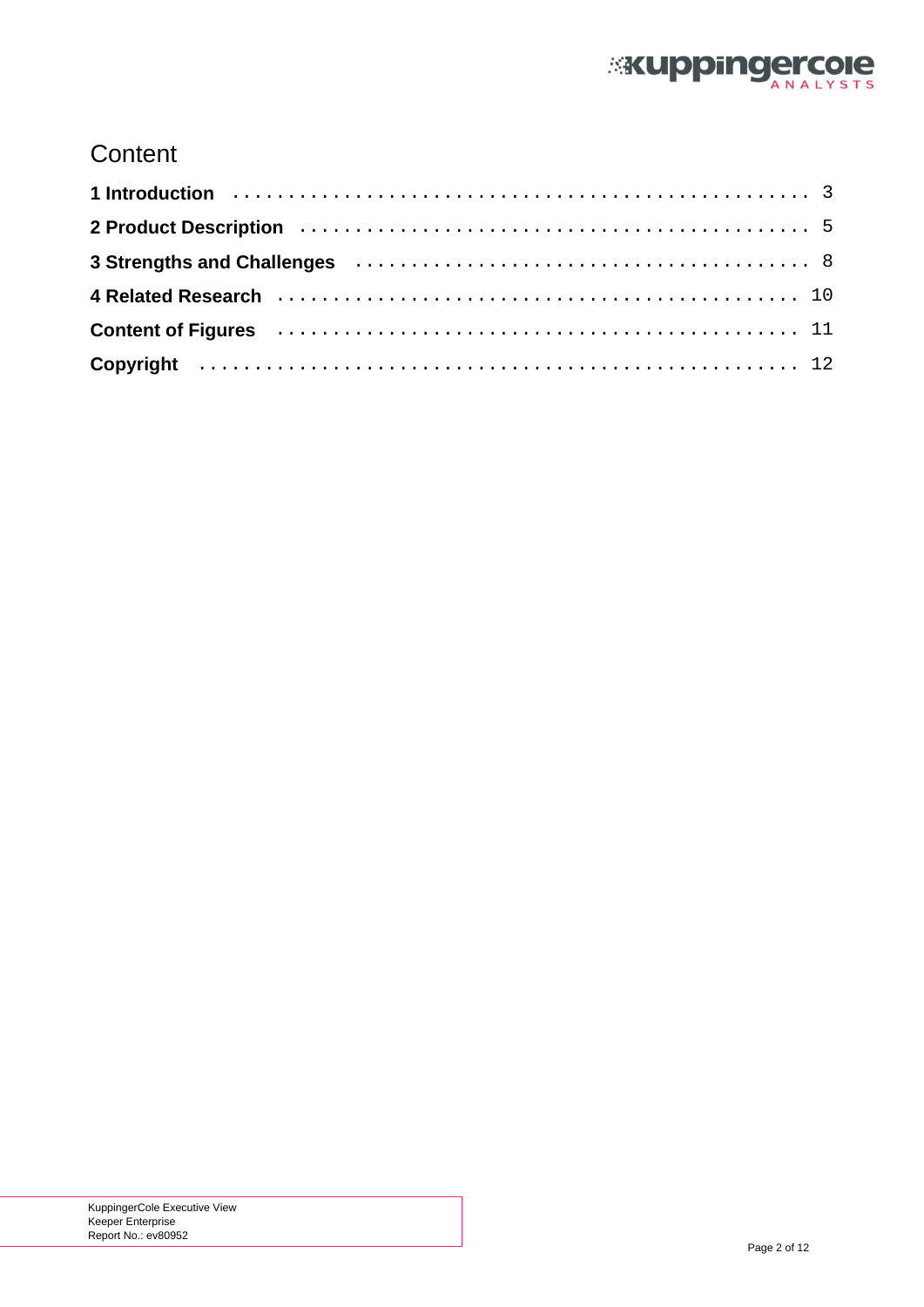

### <span id="page-2-0"></span>1 Introduction

Password Management is an established discipline in IT. However, there is a dichotomy between the factual need for having such solutions in place in a world of widespread use of passwords and other secrets, and the perception of a diminishing relevance of passwords. The latter, unfortunately, is a perception that is backed by reality only to a rather limited extent. While we observe an increase in solutions for passwordless authentication, and a broader use of Identity Federation as a mechanism for Single Sign-On, the use of passwords still is prevalent.

Passwords are ubiquitous. This starts with passwords as fallback for many of the (not so truly) passwordless authentication approaches. Passwords are still common for many legacy applications, but also network devices and other systems. Passwords are common when accessing applications of business partners, not to mention retail web sites or other web sites that are frequently accessed, e.g., for industry news.

With passwords rightly being perceived as a major security risk, there is a need for protecting and managing passwords and adding security to all the use cases where passwords can't easily be replaced and will not disappear in foreseeable time.

This is where Password Managers and, closely related to them, Enterprise Single Sign-On solutions (E-SSO) come into play. They help organizations in managing and protecting passwords. Password Manager solutions are available as both single user editions, targeted at consumers and individual users, and enterprise solutions, which add centralized management across all users and other enterprise-level features. The line between enterprise-grade Password Managers and E-SSO is blurring, these solutions are often complementary. The main distinction is the client-side support of E-SSO for password-based login into legacy, non-web applications, which is not a common capability for Password Managers. The latter commonly focus on username and password fill into web applications and sometimes extend to support for identity federation protocols such as OAuth, but lesser to authentication for legacy solutions.

The core requirement for any Password Manager solution is security. Storing passwords centrally increases the risk, if not done right. There are multiple potential points of attack:

- The password store, commonly named "vault", where passwords and other secrets are centrally kept and managed, must be well-protected. HSM (Hardware Security Module) support is a key requirement.
- The admin console, which allows altering the configuration to the favor of attackers, must be wellprotected.
- The transmission of secrets to the endpoints also exposes an attack surface and requires strong protection.

KuppingerCole Executive View Keeper Enterprise Report No.: ev80952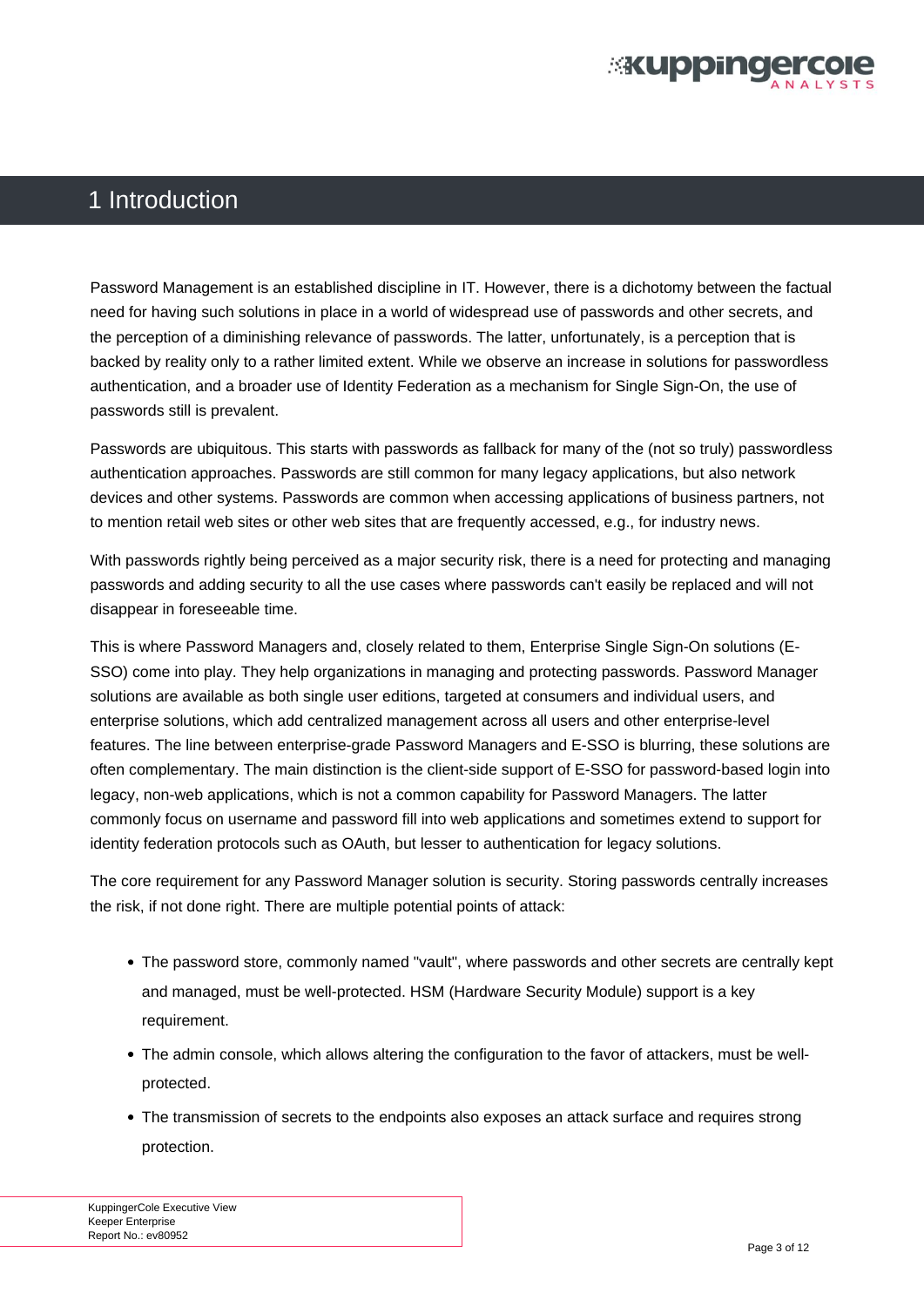

Finally, the client components themselves are subject to attacks.

While today's enterprise-grade Password Manager solutions commonly provide a strong set of security features, this remains, aside of usability and integration, a key differentiator between the various offerings in the market. These solutions, implemented correctly, provide a significantly higher level of security than the unmanaged, decentralized use of passwords.

Keeper Enterprise is one enterprise-grade Password Manager with a well thought out security model categorized as "zero trust/zero knowledge", and a broad set of integrations to IdPs, target services, and security components such as HSMs.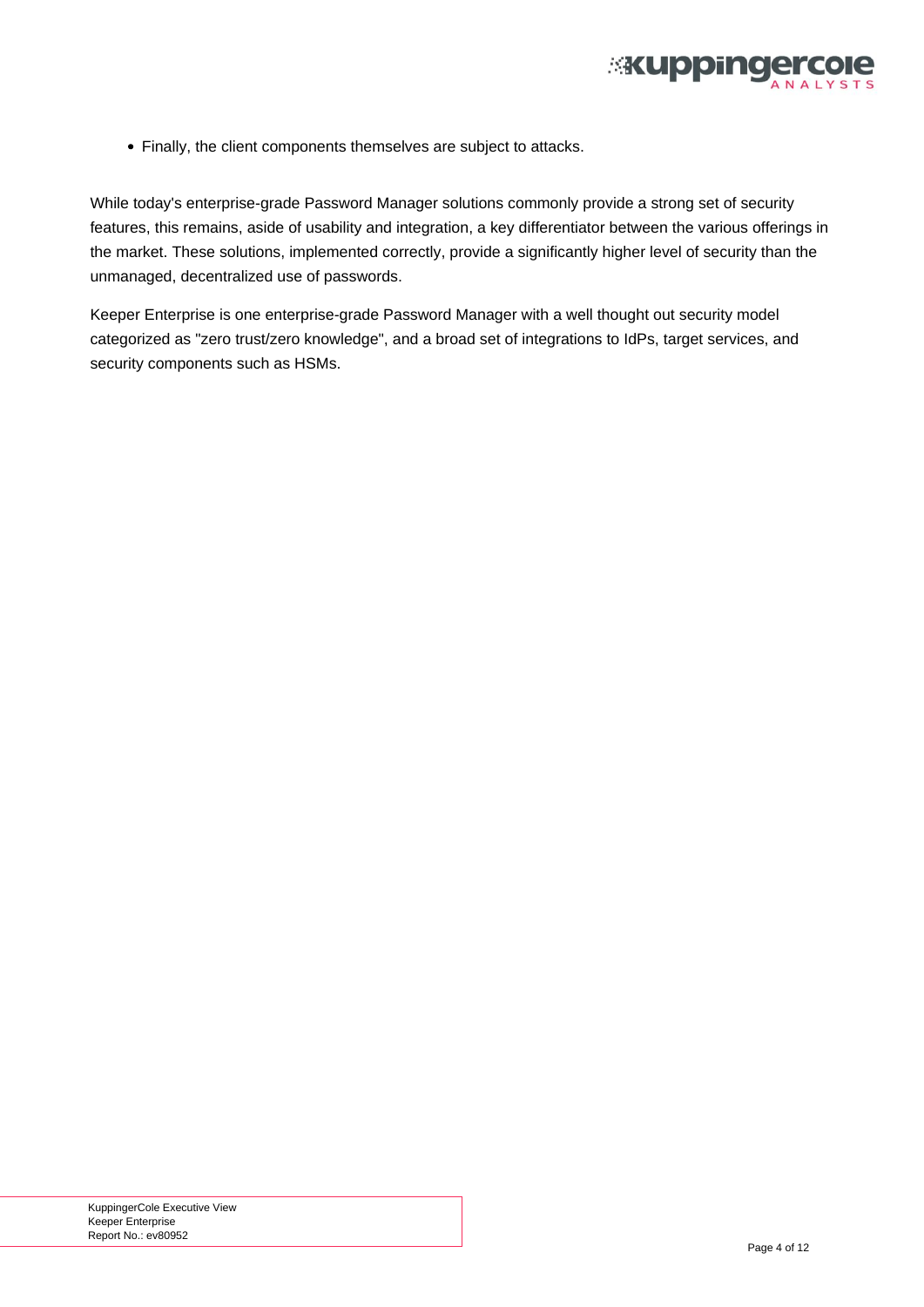

### <span id="page-4-0"></span>2 Product Description

Keeper Security is an established provider of security solutions. Their core focus is on Enterprise Password Management (EPM). Aside of that, there is a consumer product for password management, as well as additional password security and PAM (Privileged Access Management) solutions. The company holds patents for password security and password management for mobile devices and computers. Their EPM solution Keeper Enterprise supports management of both passwords and other secrets such as API keys in an integrated solution.

Keeper goes beyond the common scope of EPM solutions in multiple areas. While it supports capabilities such as delivering insight and control about passwords and their security & hygiene, for all types of devices, they also support integrated checks on password leakage to the dark web, and, as mentioned above, the management of secrets and other sensitive information beyond just passwords.

Keeper EPM is a cloud service and can support a variety of models, from on-premises installations to private cloud and hybrid cloud deployments. Additionally, there are MSP (Managed Service Provider) multitenant offerings available . This gives customers a broad choice and flexibility for running and managing this critical element of their security infrastructure.

On the other end, Keeper EPM comes with extensive device support, including applications for Windows, Linux and Mac endpoints as well as iOS and Android mobile devices including Apple Watch. It also supports all major browsers, including Chrome, Safari, Firefox, Opera, IE and Edge. The desktop app provides a \"Native App filler\" which will input credentials, notes, OTPs and other data into legacy windows apps.

For authentication of users to the Keeper EPM client-side modules, it integrates with any identity provider that supports SAML , delivering a SSO (Single Sign-On) experience to the user. Thus, the capabilities for strong MFA (Multi Factor Authentication) and passwordless authentication provided by these IdPs can be utilized for secure access to Keeper EPM. Supported identity providers include, amongst others

- Microsoft Azure Active Directory
- Microsoft Active Directory Federation Services (ADFS)
- Google Workspace
- Okta
- Duo
- OneLogin
- JumpCloud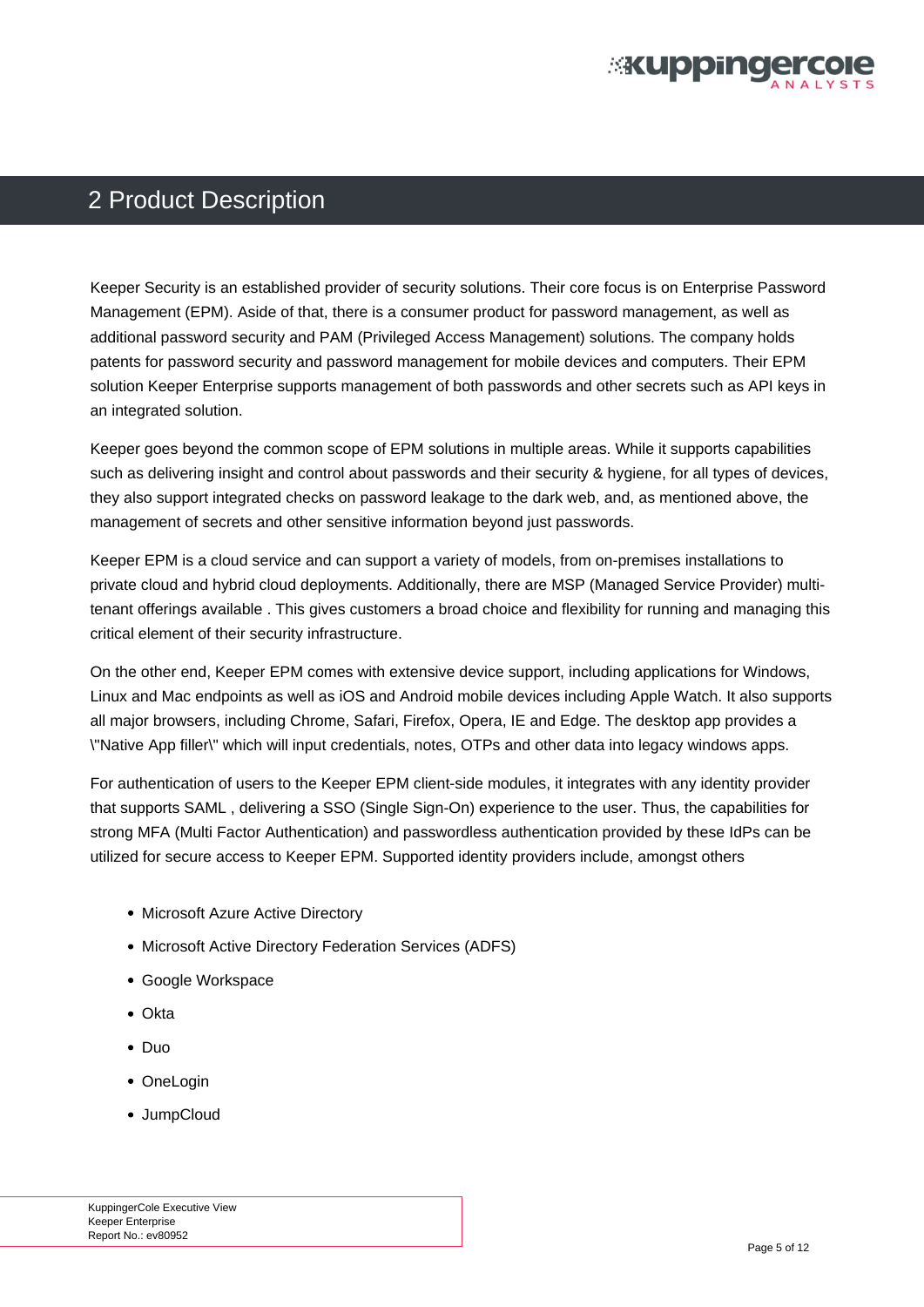

<span id="page-5-0"></span>Additionally, there is the option to synchronize with Microsoft Active Directory or OpenLDAP, using the Keeper AD Bridge.

As for every EPM solution, security of password vaults and transmissions is one of the key differentiating criteria. Keeper Security positions its solution as both zero knowledge and zero trust. Zero Knowledge is about securely storing and transmitting the passwords and other secrets, while not providing insight into passwords for administrators or others. The customer keeps control of secrets and can manage these, while passwords remain encrypted. Zero Trust refers to the fact that the internal control environment of the customer remains isolated and protected, with strict enforcement policies regarding access, and comprehensive reporting.



Figure 1: The high-level security architecture of Keeper Enterprise (Source: Keeper Security).

As mentioned, Keeper EPM integrates at the backend with various IdPs. User Management is supported via the SCIM (System for Cross-Domain Identity Management) standard that allows to provision and deprovision users from the IdP. Users then can authenticate using the SAML 2.0 standard protocol, with the Keeper end user components acting as the relying party/service provider in that authentication. SAML 2.0 is therefore used for authentication of endpoints to the Keeper Enterprise backend services.

KuppingerCole Executive View Keeper Enterprise Report No.: ev80952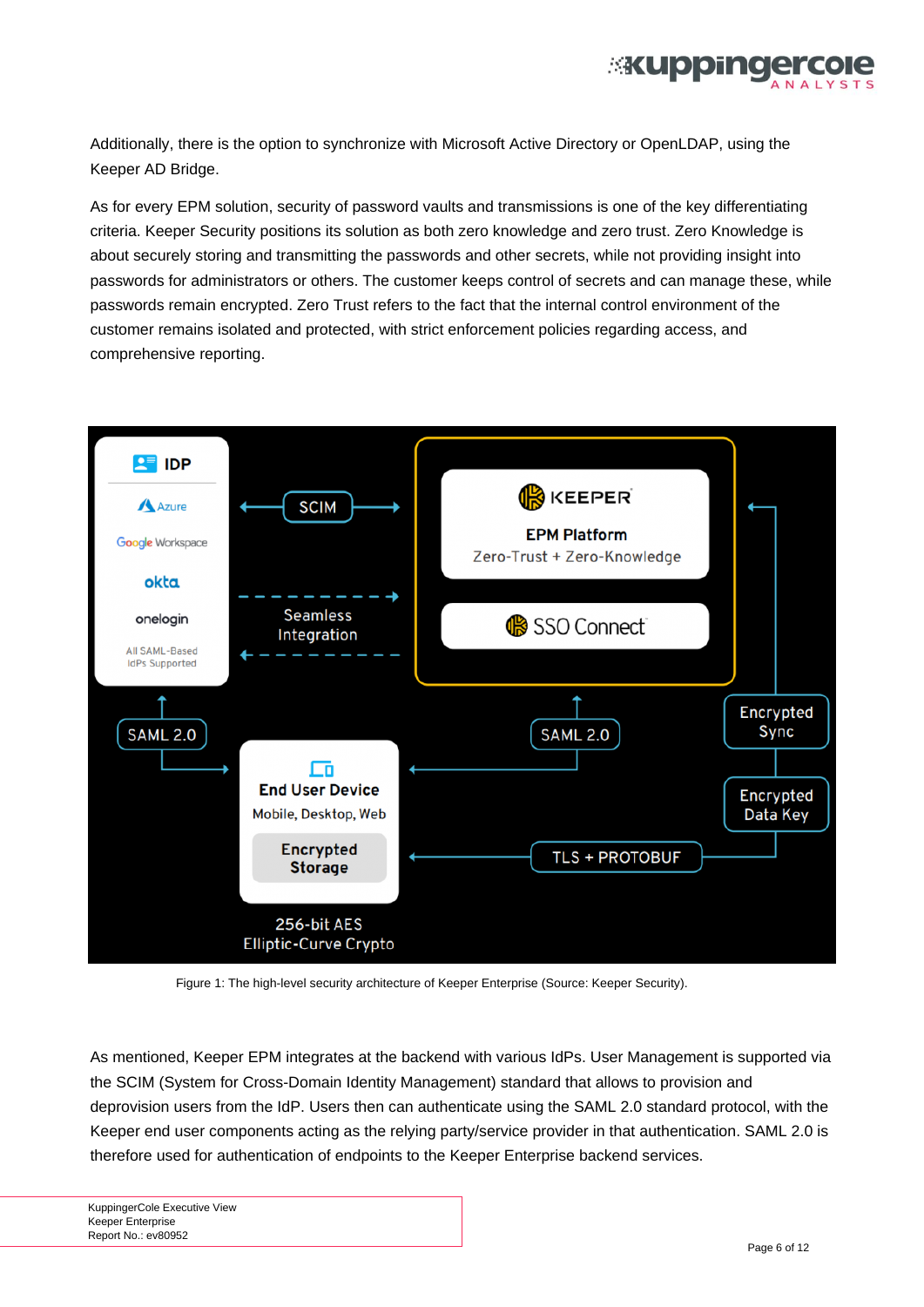Keeper provides native MFA support for customers that do not have an identity provider, providing an easy path for multi-factor authentication which supports email, text, KeeperPush, OTP, biometrics and more. The mobile application supports FIDO 2 WebAuthn, enabling use of Yubikeys and device biometrics as authentication factors as well.

**Mikuppine** 

At the device, there is encrypted storage, using strong cryptographic algorithms (AES 256-Bit, elliptic curve). Keeper uses multiple layers of encryption where each individual record has its own key. Similarly, the communication between the encrypted storage and the central modules of Keeper Enterprise is encrypted and protected. Based on the zero-knowledge principle, Keeper only stores a hash of the record and has no access whatsoever to user credentials or secrets.

Keeper Enterprise also supports automated back-end password rotation. Based on the Keeper Commander SDK, admins and developers can improve password security across own code and backend systems, from Windows and Linux servers to databases and AWS passwords.

The rollout of the client-side components is straightforward. It can, amongst other approaches, run via eMail with links, where verification is based on the organization's domain. The client-side components come with a modern user interface, allowing seamless access and management of the user's credentials and other secrets. The control of users secrets can be flexibly managed and restricted. For the administration, Keeper Enterprise follows a role-based access control approach.

The central admin console provides both management capabilities across the various endpoints and users, and insight into the current state. This allows for real-time security monitoring and enables administrators to take immediate actions. The dashboards deliver risk scores and detailed insight. For efficient management, Keeper Enterprise comes with pre-configured policies to adhere to regulations and compliance reports such as HIPAA, DPA, GDPR, SOX, and others. Policies can be flexibly configured with a wide range of features, e.g., mandating MFA or whitelisting IP addresses. Keeper BreachWatch also integrates dark web monitoring to identify leaked passwords that are for sale.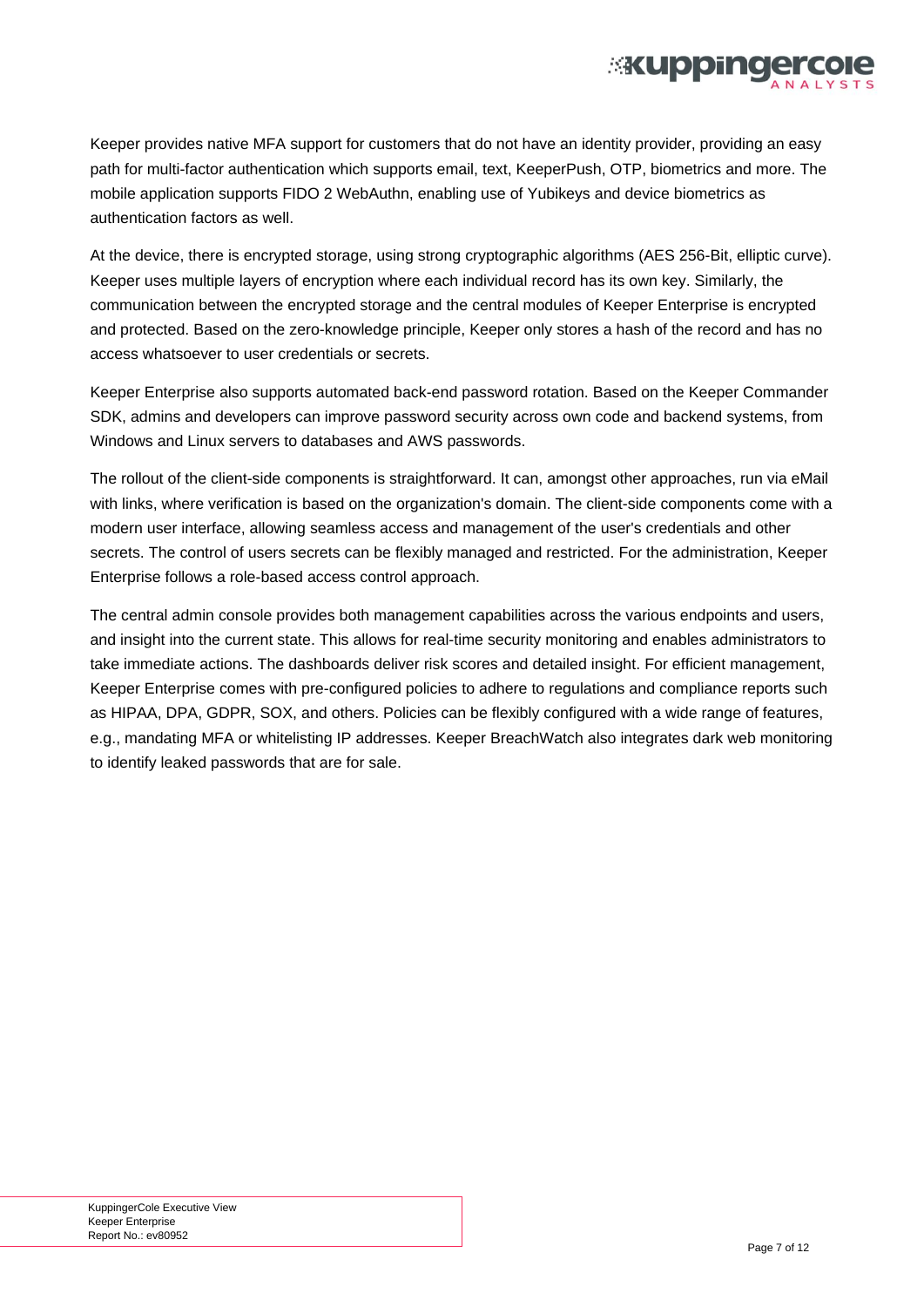

## <span id="page-7-0"></span>3 Strengths and Challenges

Keeper Enterprise is a mature solution for EPM with a modern user interface and supporting the current standards in authentication, identity provisioning, and -- most importantly -- encryption. It comes with broad support for endpoints and is easy to deploy. The security concepts are well thought out. The administration interface is powerful and delivers real-time insights into password-related threats.

The solution excels with overall strong integration capabilities, both to IdPs for authentication and user management, and to backends and supporting systems such as HSMs. Deployment is highly flexible and roll-out of the client-side components is straightforward. Keeper Enterprise is built to operate well-integrated into existing IT environments, e.g., for authentication, and does not provide built-in MFA capabilities. Being an EPM focused on web applications and backend integration via an SDK, Keeper Enterprise also lacks integrated support for password-based login to legacy Windows applications (fat client applications) and thus is no full replacement for E-SSO solutions.

With its broad set of capabilities, Keeper Enterprise counts amongst the leading EPM platforms. Given that most organizations still must manage and secure a vast amount of passwords, this is an important addition to the cybersecurity tools portfolio. We recommend evaluating Keeper Enterprise when looking for an EPM solution.

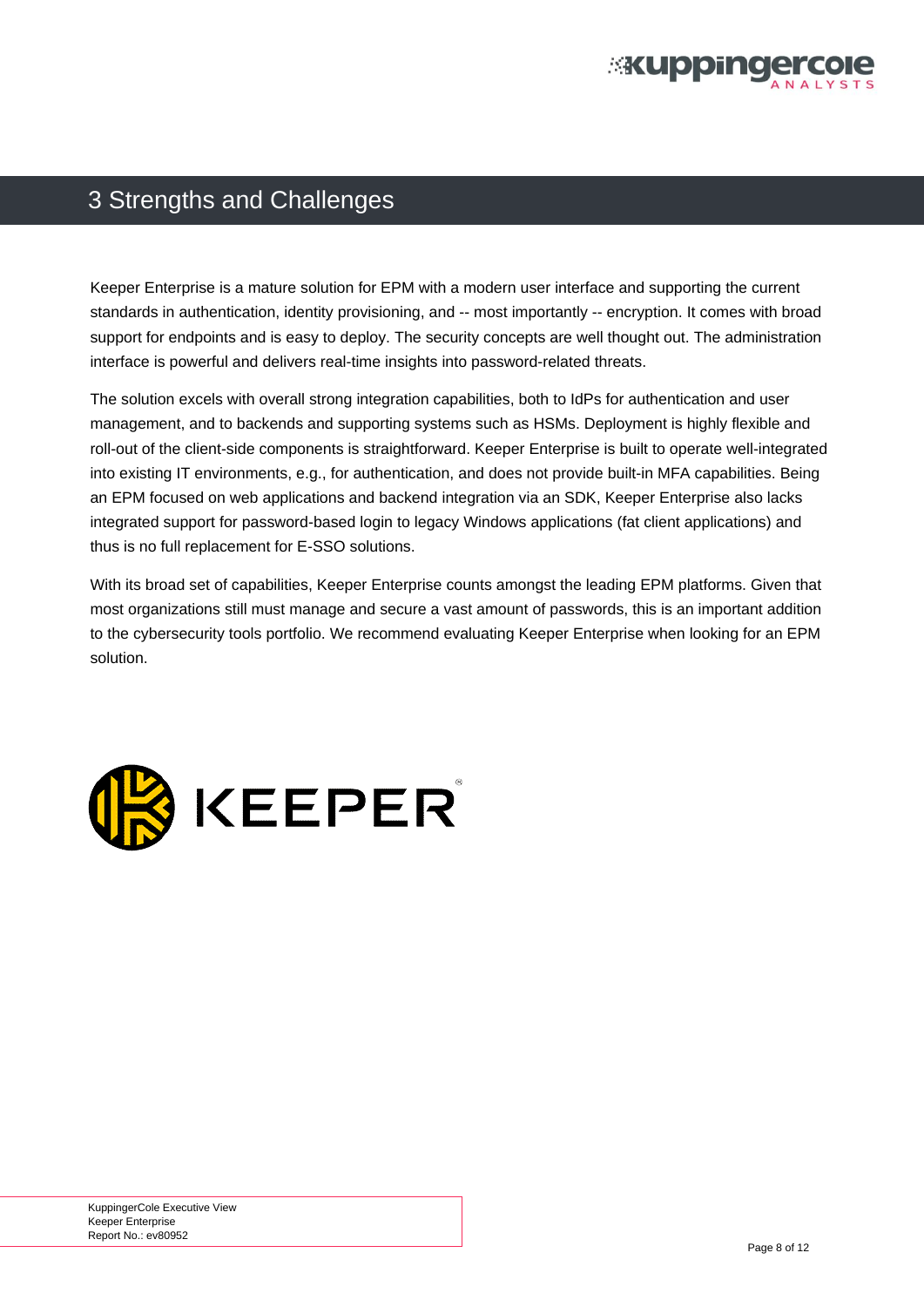

#### **Strengths**

- Strong security concepts
- Support for most modern and secure cryptographic algorithms
- Flexible, broad, and standards-based integration to IdPs for strong authentication
- Modern user interface for both end users and administrators
- Dashboard for administrators delivering insight into current risks
- Flexible, policy-based configuration of security
- Out-of-the-box support for common regulations such as HIPAA
- Flexible deployment models
- Broad endpoint support for both desktops and mobile devices
- SDK for backend integration and automated password rotation

#### **Challenges**

- Even though there is caching to support offline work, it is a cloud service. There is no on-premises deployment available.
- While affordable, it is an additional investment relative to free password storage capabilities in browsers and devices.
- Flexible deployment, but no QR code-based deployment approach supported yet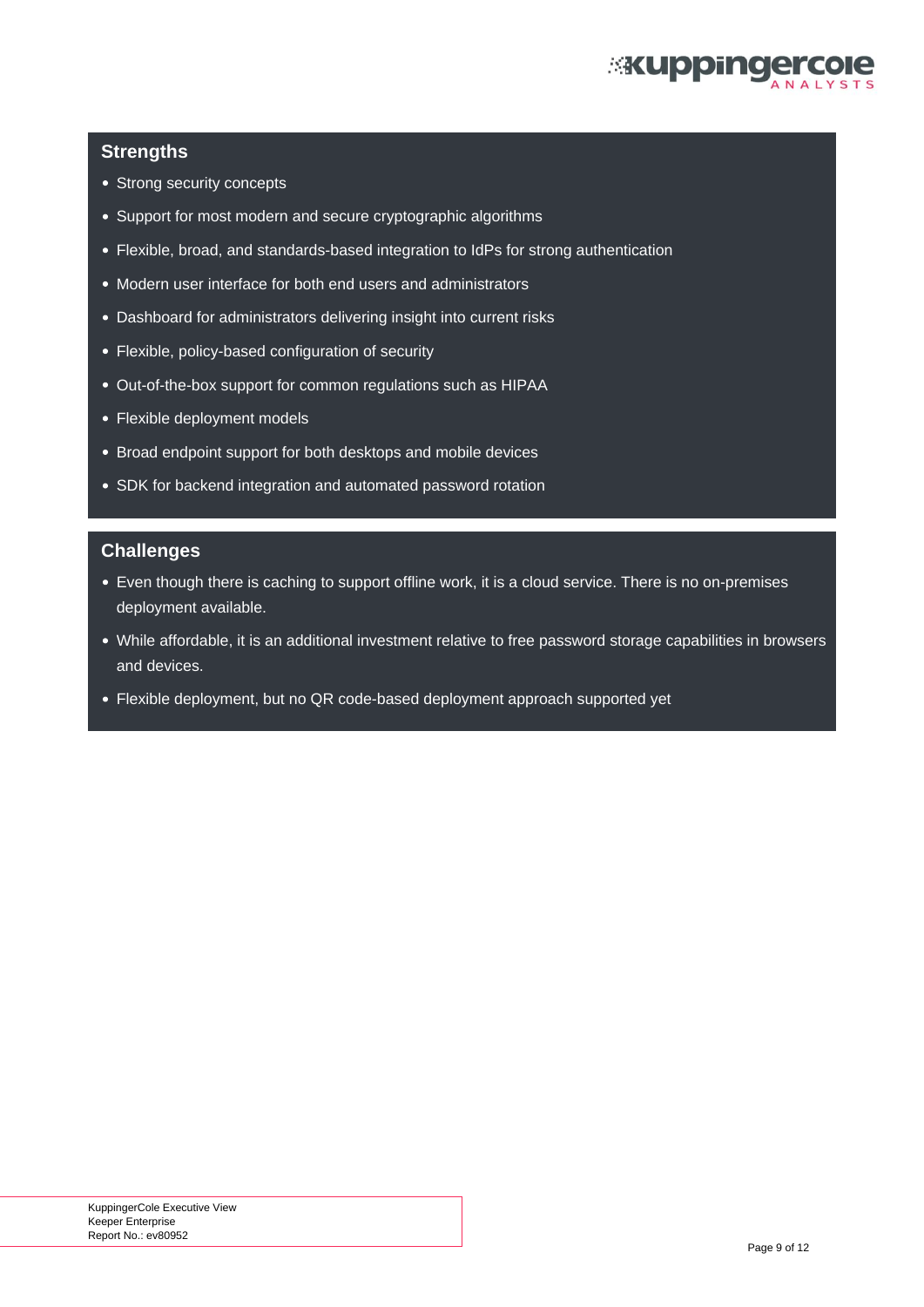

## <span id="page-9-0"></span>4 Related Research

[Blog Post: Not so dead yet - why passwords will survive all of us](https://www.kuppingercole.com/blog/kuppinger/not-so-dead-yet-why-passwords-will-survive-all-of-us) [Advisory Note: Identity Authentication Standards](https://www.kuppingercole.com/research/an71106/identity-authentication-standards)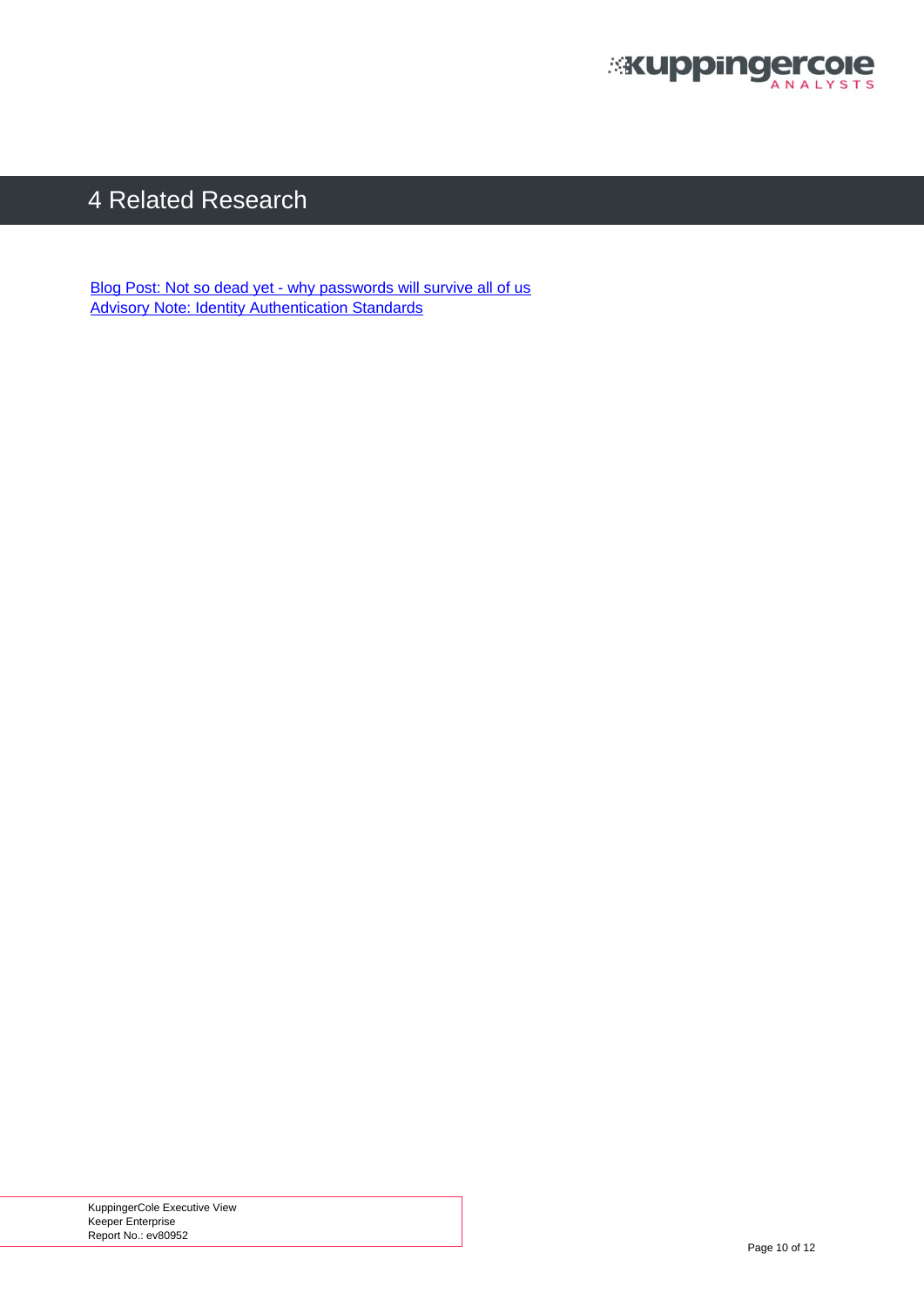

## <span id="page-10-0"></span>Content of Figures

[Figure 1: The high-level security architecture of Keeper Enterprise \(Source: Keeper Security\).](#page-5-0)